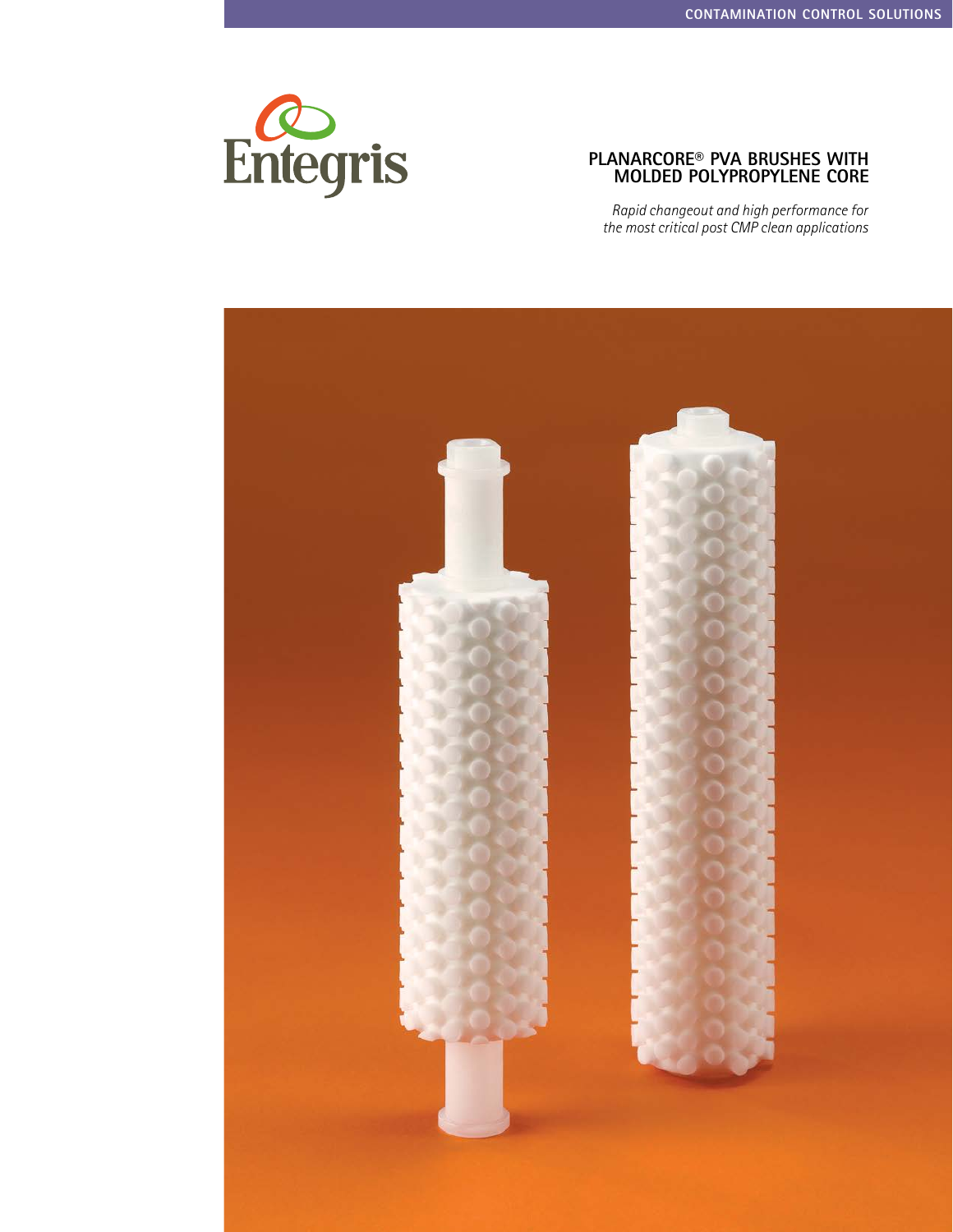### **Overview**

Planarcore® PVA brushes with molded polypropylene (PP) disposable cores are designed to deliver superior performance and wafer-to-wafer uniformity in post CMP wafer cleaning applications. The unique molded-through-the-core technology provides absolute adhesion of the PVA (polyvinyl alcohol) to the polypropylene brush core, unlike standard PVA products that are merely friction fitted to the core. The dimensional stability of disposable Planarcore PVA brushes also eliminates the uncertainty associated with stand-alone and pre-mounted PVA products. PVA slippage, expansion and loss of concentricity are no longer a concern with the superior performance of Planarcore PVA brushes from Entegris.

#### **Reduces Downtime on Tool**

Molded-through-the-core technology guarantees a perfect fit every time. No operator errors or

inconsistencies to worry about. Gapping is quicker and easier, as the dimensional stability and concentricity from brush to brush do not waver. From first wafer to last wafer, the Planarcore brush and gap remain the same, ensuring process stability.

Efficient cleaning processes in Planarcore brush manufacturing reduce fab-based flush-up and brush break-in times. Quicker CMP tool startup benefits throughput.

#### **Decreases Defectivity on Wafer**

Reduced particle counts on wafer are the result of cleaner PVA, dimensional consistency and flow equalization, which combine to deliver the most consistent performance wafer to wafer in the industry.

| <b>Features</b>                      | <b>Benefits</b>                                                                                                                                                                                                                             |  |
|--------------------------------------|---------------------------------------------------------------------------------------------------------------------------------------------------------------------------------------------------------------------------------------------|--|
| Molded-through-the-core construction | Allows rapid and consistent installation on tools, reducing system downtime                                                                                                                                                                 |  |
|                                      | Eliminates alignment and gapping problems, increasing system throughput                                                                                                                                                                     |  |
|                                      | PVA remains dimensionally stable due to the molded-through-the-core<br>technology; will not lose concentricity during use                                                                                                                   |  |
| High-purity PVA                      | Molded-through-the-core construction allows for more efficient cleaning of<br>PVA in manufacture                                                                                                                                            |  |
|                                      | Brush break-in and flush-up time is dramatically reduced                                                                                                                                                                                    |  |
|                                      | Low extractables and reduced particle counts on wafers                                                                                                                                                                                      |  |
| Close molded technology              | The Planarcore brush design equilibrates flow through the brush, eliminating<br>the risk of non-repeatable and non-predictable performance due to inconsis-<br>tent flow rates through the length of the brush, as seen in standard designs |  |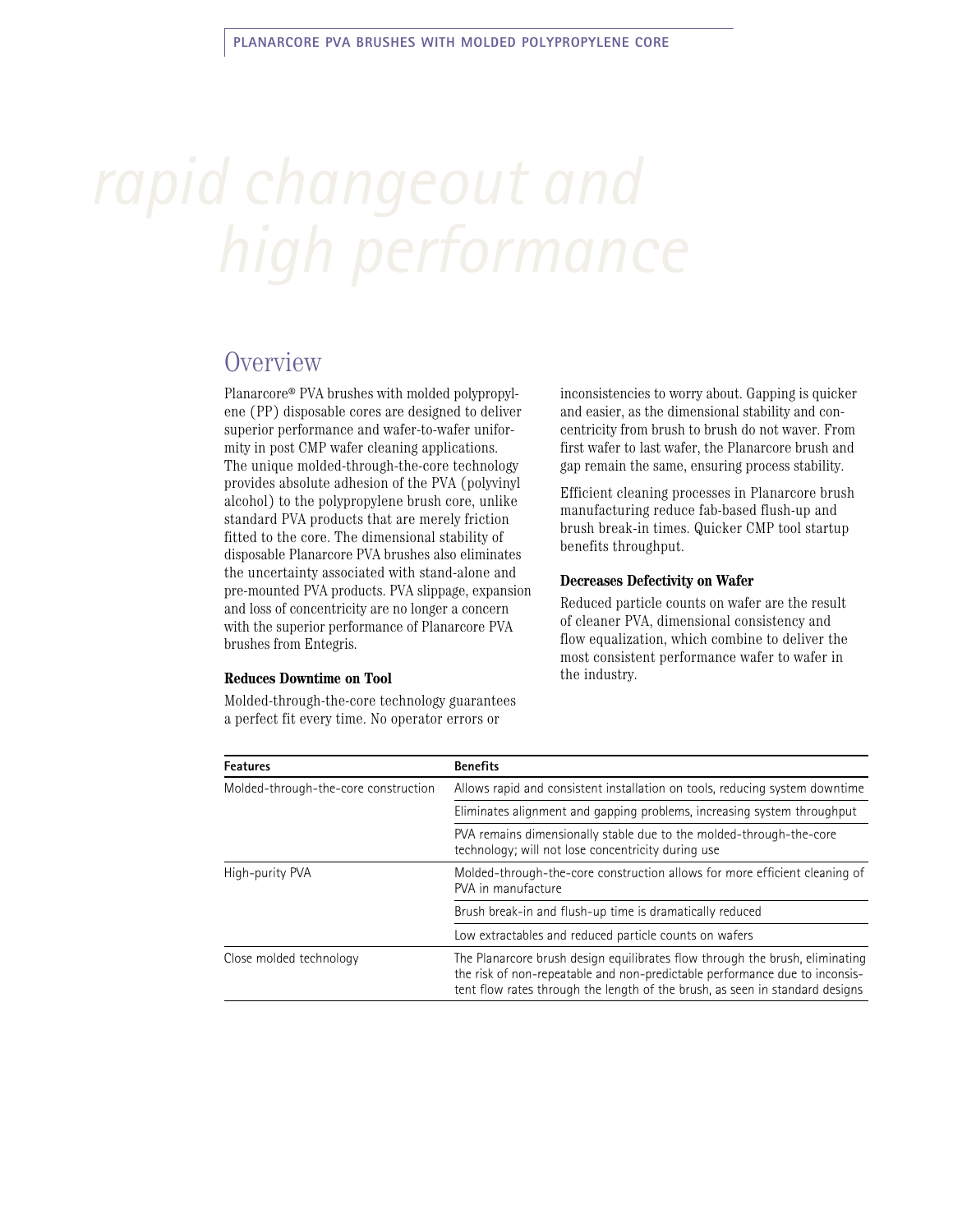# Specifications

| Materials of construction:   | Core/mandrel                 | All-polypropylene construction      |                               |
|------------------------------|------------------------------|-------------------------------------|-------------------------------|
|                              | <b>Brush</b>                 | Polyvinyl alcohol (PVA)             |                               |
|                              | Preservative                 | 0.5% $H_2O_2$ or NH <sub>4</sub> OH |                               |
| Product cleanliness:*        | Fluoride                     | $F^-$                               | <0.50 ppm (parts-per-million) |
|                              | Chloride                     | $Cl^-$                              | $<$ 0.75 ppm                  |
|                              | Nitrate                      | NO <sub>3</sub>                     | $<$ 0.50 ppm                  |
|                              | Phosphate                    | $PO4$ <sup>3-</sup>                 | $<$ 0.50 ppm                  |
|                              | Sulfate                      | $SO_4^{2-}$                         | $<$ 0.50 ppm                  |
|                              | Lithium                      | Li+                                 | $<$ 0.10 ppm                  |
|                              | Sodium                       | Na+                                 | $<$ 0.50 ppm                  |
|                              | Potassium                    | $K^+$                               | $<$ 0.80 ppm                  |
|                              | Magnesium                    | $Mq^{2+}$                           | $<$ 0.20 ppm                  |
|                              | Calcium                      | $Ca2+$                              | $<$ 0.50 ppm                  |
| Dimensions:                  | Outside diameter**           | 70 mm $\pm$ 1.0 mm                  |                               |
|                              | Concentricity**              | $<$ 0.76 mm (0.03")                 |                               |
| PVA typical characteristics: | 30% compressive stress**     | 90 g/cm <sup>2</sup>                |                               |
|                              | Porosity***                  | 87-91%                              |                               |
|                              | DI water absorption capacity | 700-1100 wt %                       |                               |
|                              | Pore size                    | 70-250 µm (via SEM)                 |                               |

*\* Full Planarcore brush (including core) is submerged in 1 L of 18 MΩ DI water and squeezed to ensure good distribution of any potential contamination. Residual DI water is then extracted by ion chromatography.*

*\*\* These parameters are specified on the Certificate of Analysis for each product.*

*\*\*\* Typical porosity is reported for the nodule area.*

### Dimensions

#### **PVP1ARXR1 and PVP0ARXR1 Planarcore Brush**



338.33 mm  $\pm$ 1.0 mm (13.32"  $\pm$ 0.04")